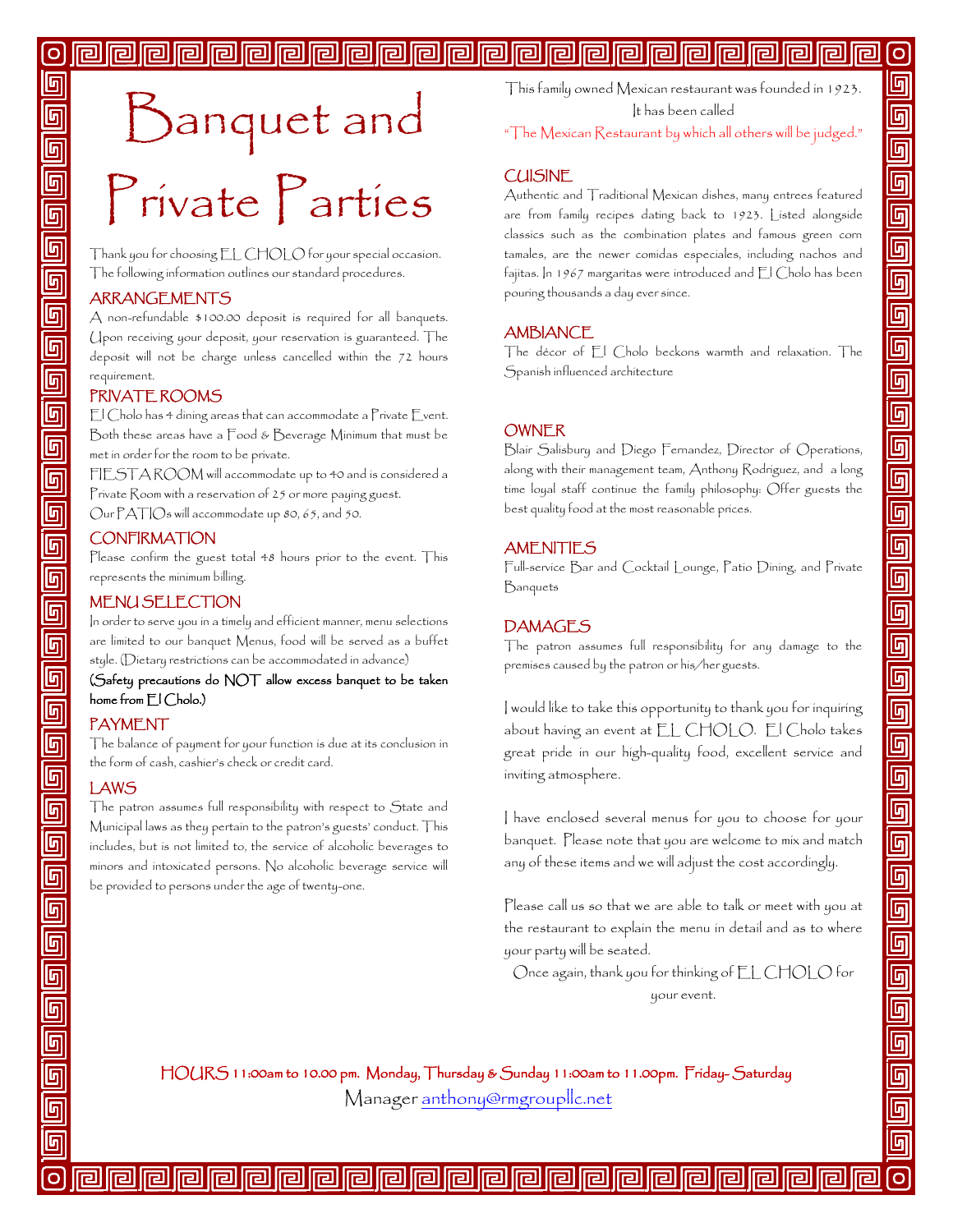**Appetizers** 

Beef Taquitos, Crab Taquitos, Chicken Chimichangas, Cheese Quesadillas, and Nachos.

#### Entrées

(All entrees are served with rice and beans)

#### Blue Corn Chicken Enchiladas

Marinated Breast of Chicken, wrapped in blue corn tortillas,

Topped with tomatillo sauce, garnished with sour cream & avocado relish

Annie's Enchiladas

回 回

<u>দ</u>

回

<u>দ</u>

<u>ត្</u>

回

回

回

미

回

回

呵

Filled with fresh vegetables, spinach mushrooms & jack cheese

Smothered with a creamy corn - tomato salsa

#### Beef Fajitas

Marinated tender strips of steak, sautéed with fresh vegetables,

Served on a sizzling skillet

**Dessert** Homemade Flan

Coffee, Tea, or Soft Drink included.

\$28.95 per guest Tax & Gratuity NOT included El Cholo's Menu B



Appetizers

Beef Taquitos, Crab Taquitos, Chicken Chimichangas, Cheese Quesadillas and Nachos

Entrées

(All entrees are served with rice and beans)

#### Green Corn Tamales \*\*\*

Grandma Rosa's "early Arizona Days" Recipe! Fresh corn off the cob, corn masa,

Aged cheddar cheese and Ortega Chile baked in its own husk.

Taste of History Cheese Enchilada, Beef Taco, Chile Relleno and Tamale (Choice of Two Items)

#### Blue Corn Chicken Enchiladas

Marinated Breast of Chicken, wrapped in blue corn tortillas, Topped with tomatillo sauce, garnished with sour cream & avocado relish

Coffee, Tea, or Soft Drink included.

\$26.95 per guest Tax & Gratuity NOT included

\*\*\* Our Green Corn Tamales Are Available ONLY From May thru October You Can Substitute With Pork Tamales Or Tamales Of the Season.

اهاالهاا

।।न्गि

冋

ral

न्गा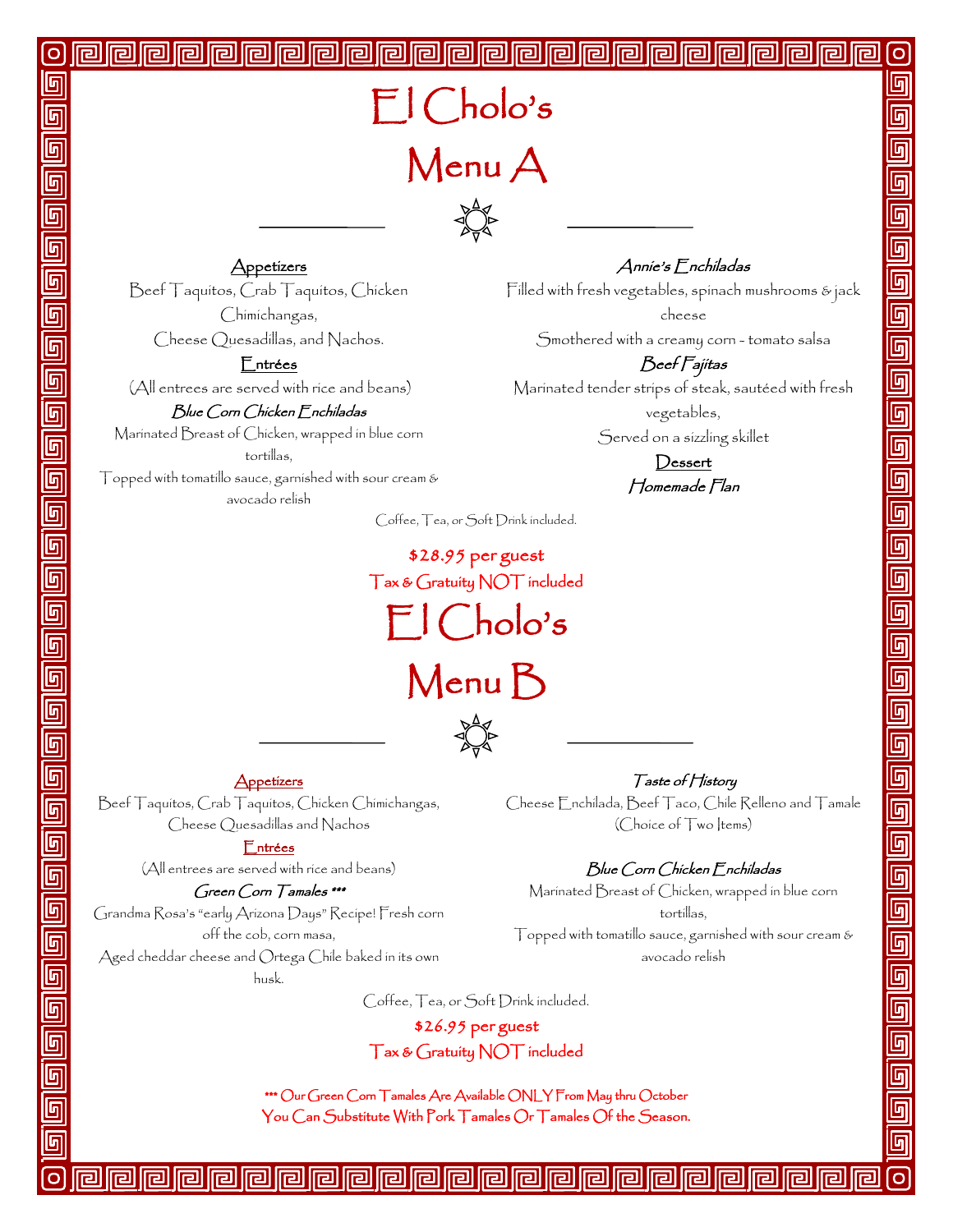## El Cholo's Menu C

囘



**Appetizer** Caesar Salad

Entrées

(All entrees are served with rice and beans)

Blue Corn Chicken Enchiladas

Marinated Breast of Chicken, wrapped in blue corn tortillas,

Topped with tomatillo sauce, garnished with sour cream & avocado relish

Plato de Carnitas

 $\circ$ 

呵

呵

呵

<u>দ</u>

<u>in</u>

回

回

回

<u>ন</u>

呵

<u>ត</u>

呵

 $\Omega$ 

Crispy Roasted Pork served with avocado relish, pico de gallo, and nopales.

#### Beef Fajitas

Marinated tender strips of steak, sautéed with fresh vegetables Served sizzling hot

Coffee, Tea, or Soft Drink included.

#### \$22.95 per guest Tax & Gratuity NOT Included

## El Cholo's Selected Lunch Menu



(All entrees are served with rice and beans)

Grilled Breast of Chicken Served with sautéed julienne vegetables and black beans

Green Corn Tamales \*\*\* Grandma Rosa's "Early Arizona Days" Recipe! Fresh corn off the cob, corn masa,

Aged cheddar cheese and Ortega Chile baked in its own husk.

Chile con Carne

Savory chunks of tender beef in a rich traditional Chile sauce.

Coffee, Tea, or Soft Drink included.

\$19.95 per guest Tax & Gratuity NOT included This menu is available only for lunch Monday- Friday \*\*\*Our Green Corn Tamales Are Available ONLY From May thru October You Can Substitute With Pork Tamales Or Tamales Of the Season.

<u>اها اها اها</u>

lral

ral

同

ral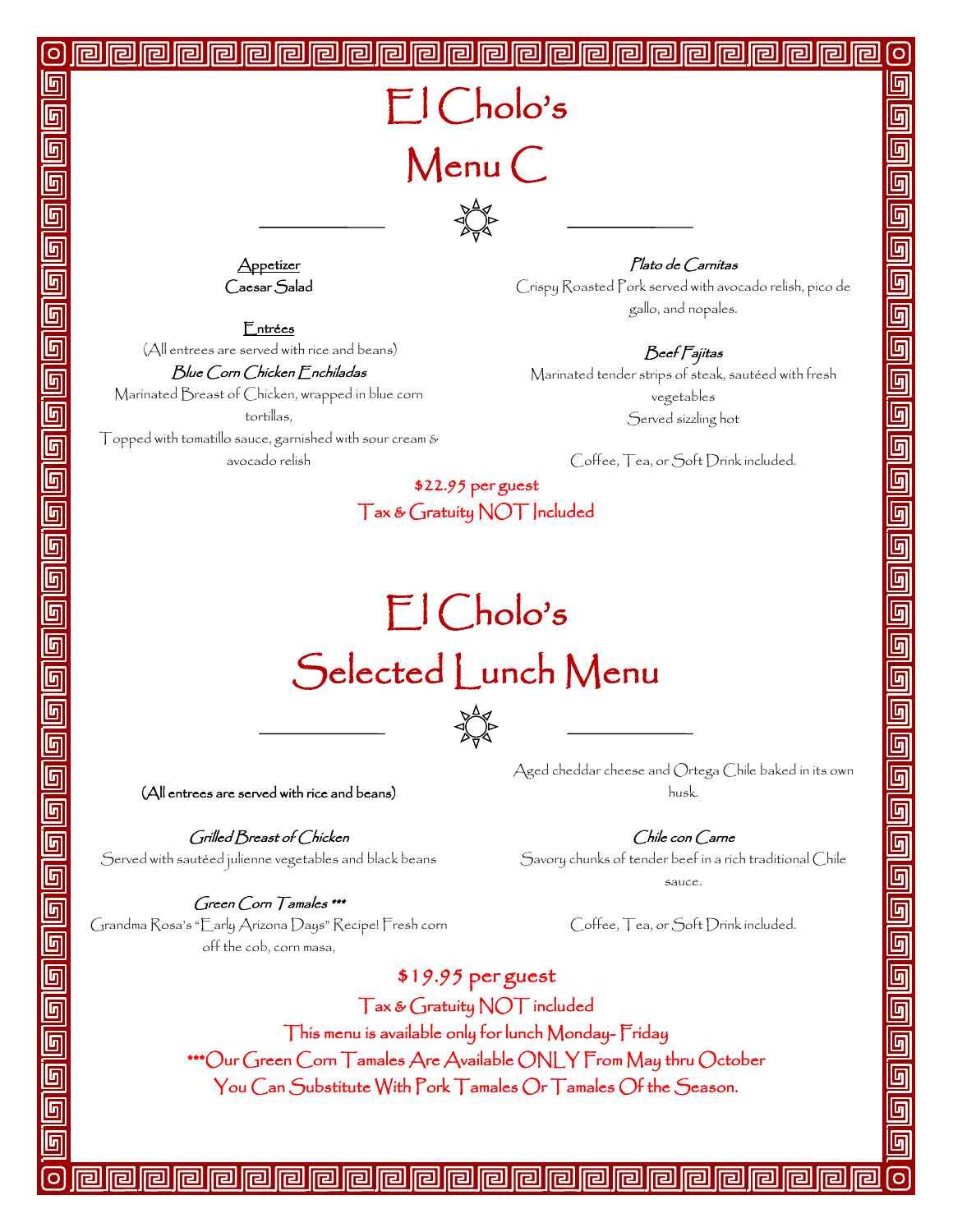$\sum_{k=1}^{N} \sum_{k=1}^{N}$ 

Your Choice of Three Meats; Shredded Chicken Roasted Pork Carnitas Shredded Beef Machaca Ground Beef

Coffee, Tea, or Soft Drink included

 Accompanied with: Pinto Beans, Spanish rice, Crispy Flour Tortilla Shells, Soft Corn & Flour Tortillas Shredded Lettuce, Aged Cheddar Cheese, Tomatoes, Sour Cream and Guacamole

回

回

**G** 

呵

回

<u>ர</u>

回

回

回

<u>দ</u>

**G** 

### \$21.95 per guest Tax & Gratuity NOT included

55 El Cholo's Serves

### Ensenada Night Menu "A"



#### APPETTIZER PLATTER

Beef Sopes, Shrimp Ceviche Tostaditas, Chicken Chimichangas

Blue Corn Chicken Taquitos and Cheese Quesadillas

with Rajas

#### FIRST COURSE Santa Fe Salad

Greens tossed with Grilled Vegetables, Orange Vinaigrette

#### ENTREES

(All entrees are served with rice and beans)

#### Blue Corn Chile Rellenos

Stuffed with Fresh Spinach, Smoked Corn, Mushrooms, Fresh Herbs and Monterey Jack Cheese

同

ral

#### Carne Asada

Marinated Arrachera Steak grilled to perfection. Served with guacamole and fresh grilled onions

#### Blue Corn Chicken Enchiladas

Marinated Breast of Chicken, wrapped in blue corn tortillas,

Topped with tomatillo sauce, garnished with sour cream & avocado relish

#### Sautéed Silver Salmon

Roasted Red Pepper - Basil Cream Sauce with fresh Vegetables

### DESSERTS

Housemade Flan or Cheesecake

\$49.95 per guest Tax & Gratuity NOT Included Cocktail Hour including Draft Beer, House Wine, & House Margaritas

اها اها اها

**Iral** 

lங

ral